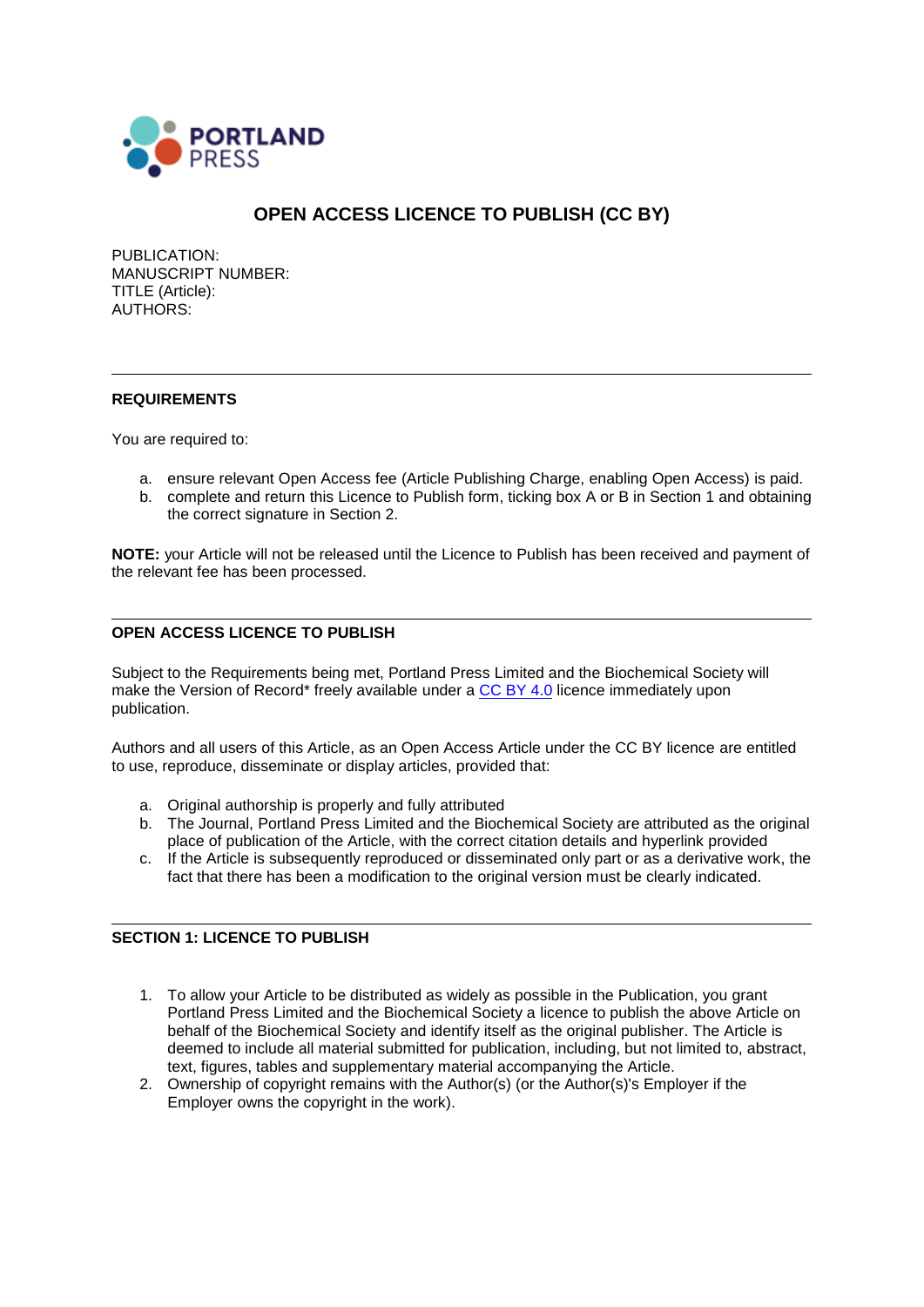#### О **A. Copyright belongs to the Author or the Author's employer**

Portland Press Limited and the Biochemical Society are granted a licence to publish and identify itself as the original publisher for the full period of copyright throughout the World:

- 1. to publish, reproduce, distribute, display and store all versions of the Article in the Journal in all forms in all media whether now known or developed hereafter (including without limitation, print, digital and electronic) in all territories throughout the world and in all universes)
- 2. to translate any version of the Article into other languages, create electronic links to thirdparty material wherever it may be situated; create adaptations, abstracts, summaries or extracts, or other derivative works based on the Article in such translations, electronic links, abstracts, summaries and extracts, or other derivative works
- 3. to deposit copies of the article in online archives maintained by Portland Press Limited and the Biochemical Society or by third parties authorized to do so by Portland Press Limited and the Biochemical Society
- 4. Portland Press Limited is authorized to act on your behalf to defend copyright in the Article should anyone infringe it and to register the copyright of the Article in other countries, if necessary.

# **B. The Article is in the public domain (e.g. US Government publication), protected by the UK Crown Copyright or cannot be fully licensed as requested**

If you selected B, please briefly indicate the reason here:

#### **SECTION 2: DECLARATION**

You are confirming that:

- a. the material is original
- b. you are the sole Author(s) and sole owner(s) of copyright in the Article
- c. any Author who has signed this agreement for or on behalf of all other Authors has the full right, power and authority to enter into this agreement with the Publisher and the Biochemical Society and that all Co-Authors have read and agreed the terms of this agreement
- d. the Article is not under consideration for publication elsewhere and has not been previously published elsewhere
- e. all of the institutions in which the work reported in the Article was carried out have authorized publication of the Article
- f. you agree that this Article will be distributed by Portland Press Limited and the Biochemical Society under the terms of the Creative Commons Attribution Licence (CC-BY) [\(http://creativecommons.org/licenses/by/4.0/](http://creativecommons.org/licenses/by/4.0/) ), which permits anyone:
- $\circ$  to make unrestricted use, to distribute or to reproduce the work in any medium
- o to make derivative works
- o to make commercial use of the work

#### provided that:

- $\circ$  the original work is properly cited
- o for reuse or distribution, the licence terms of the work are made clear
- any of these conditions can be waived if the author gives permission

3.